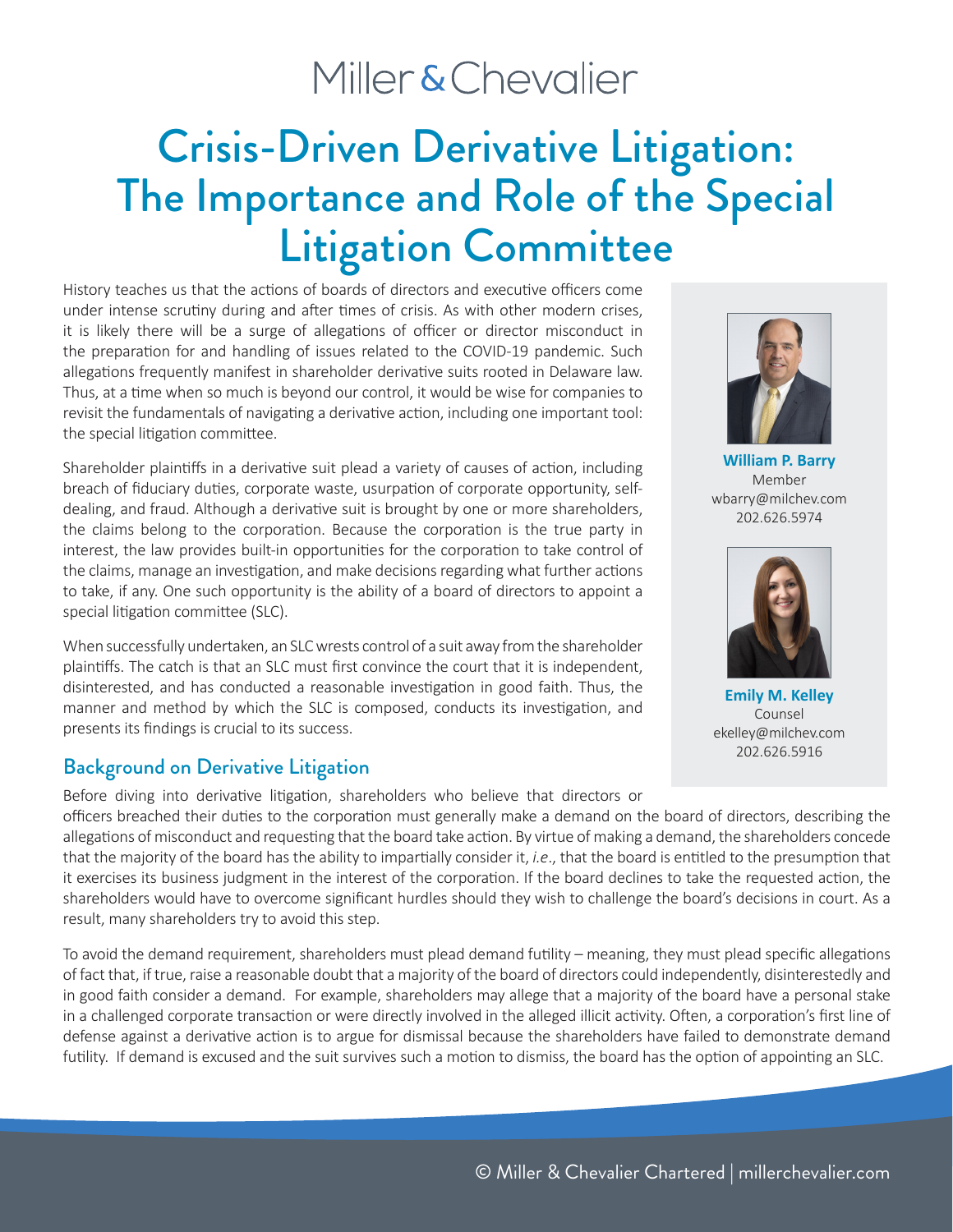### SLC Formation

An SLC should be composed of independent and disinterested directors, empowered with investigative and decision-making authority. When forming an SLC, a board's resolution should therefore set forth the composition of the committee and the scope of its role and authority. An SLC is empowered to respond to the complaint by deciding whether it should be dismissed, pursued by the SLC on behalf of the corporation, continue to be pursued by shareholders on behalf of the corporation, or settle. The board must cooperate with the investigation and be bound by the SLC's decisions.

The SLC should also be empowered to retain independent counsel and other experts to advise on the investigation. Having separate counsel to provide legal advice, guide fact-finding, and ensure an independent and expert analysis of relevant facts and law is essential for an SLC in discharging its obligations reasonably and in good faith. An independent counsel that has cross-disciplinary expertise in enforcement, investigations, and complex civil litigation should be equipped to tackle all aspects of the SLC process.

### SLC Composition

The directors who form an SLC should have a relevant background and familiarity with the types of issues involved. More than that, independence and disinterestedness are prerequisites that are strictly enforced. In practical terms, this means that the SLC should be composed of independent, disinterested directors who lack even the specter of bias or personal stake in the matter.

Courts will closely scrutinize any suggestion that an SLC member lacks the characteristics necessary to be independent. Such analysis is highly case-specific. It may be obvious that an SLC should not be composed of the same directors who are alleged to be centrally involved in the misconduct. Yet companies have been surprised to discover that courts find lack of independence for far less. Familial or business ties or close personal relationships to individual defendants or potential personal stakes in the outcome give courts a reason to reject an SLC's attempt to control the litigation.<sup>1</sup> Lack of independence of a single member as to even one defendant may call an entire committee's process into question even where other members' independence is established.<sup>2</sup>

Committee members' background, personal and professional relationships, potential stake in the outcome and connection to the conduct at issue should be carefully considered, and the process documented.

### SLC Investigation and Presentation of Findings

The SLC's investigation must be reasonable and conducted in good faith. While the idea of an investigation may seem like an expensive undertaking, skilled SLC counsel should appropriately tailor the fact-finding process to the issues. There are no hard and fast rules regarding the types of documents to review or the minimum number of witnesses to interview. The emphasis should be on discovering and assessing relevant information, not on "scorched earth" second-guessing of oversight or decision-making with the benefit of hindsight.<sup>3</sup>

<sup>&</sup>lt;sup>1</sup> In re Oracle Deriv. Litig., 824 A.2d 917 (Del. Ch. 2003) (SLC failed to demonstrate independence and ability to impartially consider derivative claims where there were substantial ties between SLC members, who were university professors, and defendants, including the fact that one director was a fellow professor, one SLC member had been student of the director and served with him as senior fellow at think tank, and defendant CEO was considering making large donations to the university where they were employed); *London v. Tyrrell*, Civ. No. 3321-CC, 2010 WL 877528 (Del. Ch., Mar. 11, 2010) (SLC failed to show independence where SLC member's wife was cousin of officer defendant); *compare to Beam v. Stewart*, 833 A.2d 961 (Del. Ch. 2003) (directors' friendship and business with founder was not enough to raise a reasonable doubt concerning their ability to evaluate claims independently, thus demand was not excused).

<sup>2</sup> S*ee, e.g., Booth Family Trust v. Jeffries*, 640 F.3d 134 (6th Cir. 2011) (applying Delaware law, finding that two-member SLC failed to prove its independence, where one committee member recused himself from considering claims against a single director-defendant who was central to the claims in the action based on their work and personal relationship, but it was unclear whether two-member committee had authority to act with only one remaining member). 3  *London v. Tyrrell*, Civ. No. 3321-CC, 2010 WL 877528 (Del. Ch., Mar. 11, 2010) (To conduct a good faith investigation of reasonable scope, the SLC must investigate all theories of recovery asserted in the plaintiffs' complaint, explore relevant facts and sources of information that bear on the central allegations, show that it correctly understood the law relevant to the case, and cannot simply accept defendant's version of disputed facts without verifying through consultation of independent sources).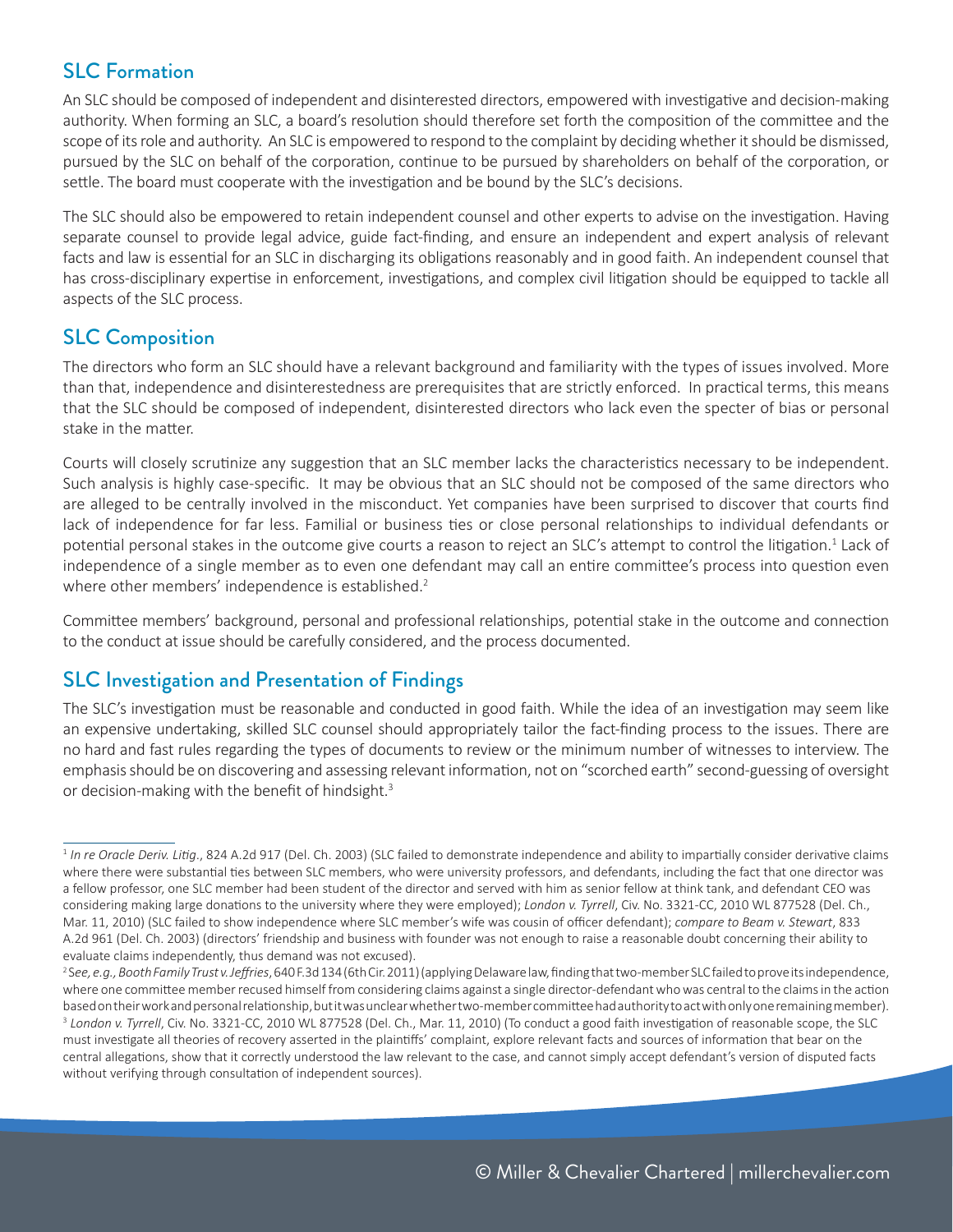Often, a court will stay the derivative action while the investigation is ongoing. An investigation completed overnight is likely not done in good faith; yet any undue delay in completion or lack of movement could be evidence of bad faith as well. SLC counsel should therefore ensure the investigation is both thorough and deliberate as well as right-sized and focused.

Although the format of an SLC's investigation conclusions varies, the result is often a written report detailing the SLC's composition, fact-finding process, analysis, and decisions. The SLC should assume that its report and the materials referenced therein will be discoverable by shareholder plaintiffs. Recent case law has even permitted discovery in certain circumstances into privileged materials belonging to the corporation where those materials were evaluated by an SLC and relevant to its determination on derivative claims.<sup>4</sup> Careful attention should therefore be paid to privilege considerations so as to ensure sufficient review and yet avoid inadvertent waiver. Independent SLC counsel can be instrumental in assessing these thorny issues.

When deciding whether to move to dismiss a derivative litigation, pursue the claims in some form, or instruct the corporation to take other measures, courts have acknowledged that an SLC can consider factors other than the claims' likelihood of success. For instance, a breach of fiduciary duty claim against a former officer may have legal merit, but where any expected recovery would be far less than the costs of a prolonged and public litigation, a lawsuit may be detrimental to the corporation's financial and reputational interests.<sup>5</sup> Other steps, such as implementation of new training and policies going forward, may better serve the corporation. Such circumstances may be taken into account, and SLC counsel should understand the corporation's business operations as well as the legal issues involved.

#### Review by the Courts

Courts will not presume that an SLC appropriately exercised its judgment in the interests of the corporation. However, if a committee empowered with decision-making authority can prove that it is independent and disinterested and conducted a reasonable investigation in good faith, courts will grant a motion to dismiss litigation deemed not in the business interests of the corporation or, although less common, a motion for the SLC to take over as plaintiff.

There is no magic formula for meeting this burden of proof, and the court's analysis will be fact-specific. Yet the alternatives to an SLC investigation include potentially costly settlement or lengthy litigation. A corporation that understands and follows the steps for forming an SLC will ensure that the corporation's interests stay the priority.

### The Rise of Derivative Litigation in Times of Crisis

Derivative actions are often driven by how companies prepare for and respond to crises that have more widespread repercussions than a single corporation's success or failure. Though many such cases end in dismissal or settlement, the possibility of prolonged, highly publicized litigation should make corporations consider whether they would be prepared to engage in an effective derivative litigation strategy should a crisis arise.

In recent years, major events, crises and movements that have motivated high-profile derivative actions include: the subprime mortgage crisis; the opioid crisis; the #MeToo Movement; the proliferation of cybersecurity breaches; and environmental disasters and climate change concerns; among others.

<sup>4</sup> *In re Oracle Deriv. Litig*., C.A. No. 2017-0337-SG, 2019 WL 6522297 (Del. Ch., Dec. 4, 2019) (where SLC took the unusual step of recommending that the shareholder plaintiffs continue to control and pursue derivative claims, the shareholders should have the benefit of the SLC's investigative analysis and were entitled to materials that had been reviewed and relied upon by the SLC, including privileged materials; however, the SLC could continue to assert its own attorney-client privilege); *Ryan v. Gifford*, Civ. No. 2213-CC2007 WL 4259557 (Del. Ch., Nov. 30, 2007) (plaintiff shareholders were entitled to production of SLC report, as well as communications with counsel regarding the investigation and report, that were given to full board of directors and/or disclosed to third parties, including the director defendants).

<sup>5</sup> *See, e.g., In re Primedia Inc. Shareholders Litig*., 67 A.3d 455 (Del. Ch. 2013) (SLC was reasonable in deciding not to pursue claim on stock purchase where "the costs, burdens, and distractions of pursuing the litigation easily could outstrip the value to Primedia from the limited potential recovery of the profits on that purchase"); *In re Oracle Deriv. Litig*., C.A. No. 2017-0337-SG, 2019 WL 6522297 (Del. Ch., Dec. 4, 2019) (as with all litigation, a derivative litigation "may be rationally abandoned if the risk-adjusted recovery appears to be negative, net of litigation costs.").